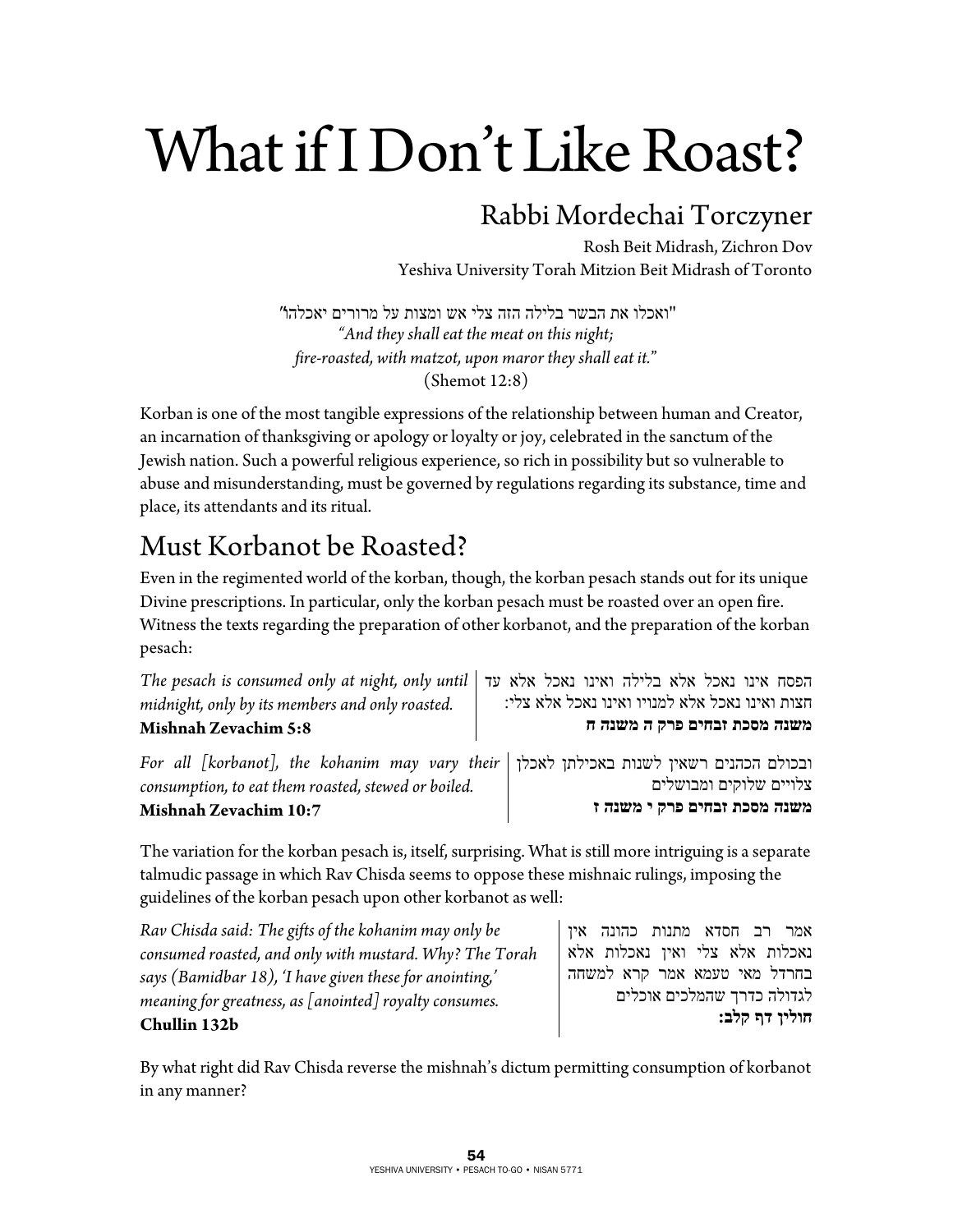Tosafot offers one approach, arguing that Rav Chisda did not intend to contradict the mishnah, but only to apply the roasting requirement as a first-step, *lechatchilah* option. Despite his use of the term "only", Rav Chisda meant that korbanot *should* be roasted, in the manner of kings, unless the consuming kohen would prefer to eat them in some other manner:

*It appears, certainly, that one may eat them in the way that is good for him, causing him greater benefit. However, if roast is as good to him as stewed or boiled [meat], he should eat them as roast, which is more fitting for royalty.* 

#### **Tosafot Chullin 132b**

ונראה דודאי כמו שטוב לו ונהנה יותר מצי אכיל להו אבל אדם שטוב לו צלי כשלוק ומבושל יאכל צלי שהוא דרך גדולה יותר. **תוספות חולין דף קלב:**

The Rambam, though, offers a different reconciliation of the sources, ruling that the mishnah and Rav Chisda dealt with separate cases. Rav Chisda addressed the *zroa, lechayyayim* and *keivah* gifts given to kohanim from non-korban animals, and the mishnah dealt with korbanot.

Regarding the *zroa, lechayyayim* and *keivah*:

*The kohanim may only eat these gifts roasted, with mustard,92 as it is written, 'for anointing,' as royalty consumes.* 

#### **Rambam Hilchot Bikkurim 9:22**

#### Regarding korbanot:

 $\overline{a}$ 

*And one may eat these sacred items in any fashion. Even the kohanim may eat their portions – whether of lower level or higher level korbanot – in any fashion, varying their consumption, eating them roasted, stewed or boiled.*  **Rambam Hilchot Maaseh HaKorbanot 10:10** 

ואין הכהנים אוכלין המתנות אלא צלי בחרדל שנ' למשחה כדרך שאוכלים המלכים. **רמב"ם הלכות ביכורים ט :כב**

ומותר לאכול את הקדשים בכל מאכל, אפילו הכהנים מותרין לאכול חלקם בין מקדשים קלים בין מקדשי קדשים בכל מאכל, ולשנות באכילתן ולאוכלם צלויים שלוקים ומבושלים **רמב"ם הלכות מעשה הקרבנות י :י**

Rambam's approach has the advantage of satisfying Rav Chisda's exclusive language ("may only be consumed roasted") where Tosafot's approach does not, but it begs explanation. Why would we distinguish between the culinary preparation of food gifts given to the kohanim [which must be roasted], the culinary preparation of korbanot consumed by the kohanim [which should be roasted, but may be prepared otherwise], and the culinary preparation of the korban pesach [which must be roasted]?

# Roasting: Royal Volition and Royal Ceremony

The words of the Klausenberger Rebbe z"l, in his Divrei Yatziv (OC 204), lead us to an enlightening explanation of all three categories. He defines two different aspects of royalty, Volition and Ceremony, which are present when a korban or gift is roasted.

A king is empowered to do as he chooses; as the gemara<sup>93</sup> says, the king may be פורץ, breaking through the boundaries of property in order to ease his path. This is Volition. Roasting

<sup>92</sup> On the subject of royalty and mustard, see Bava Metzia 86b, and Rashi there בחרדל לשונות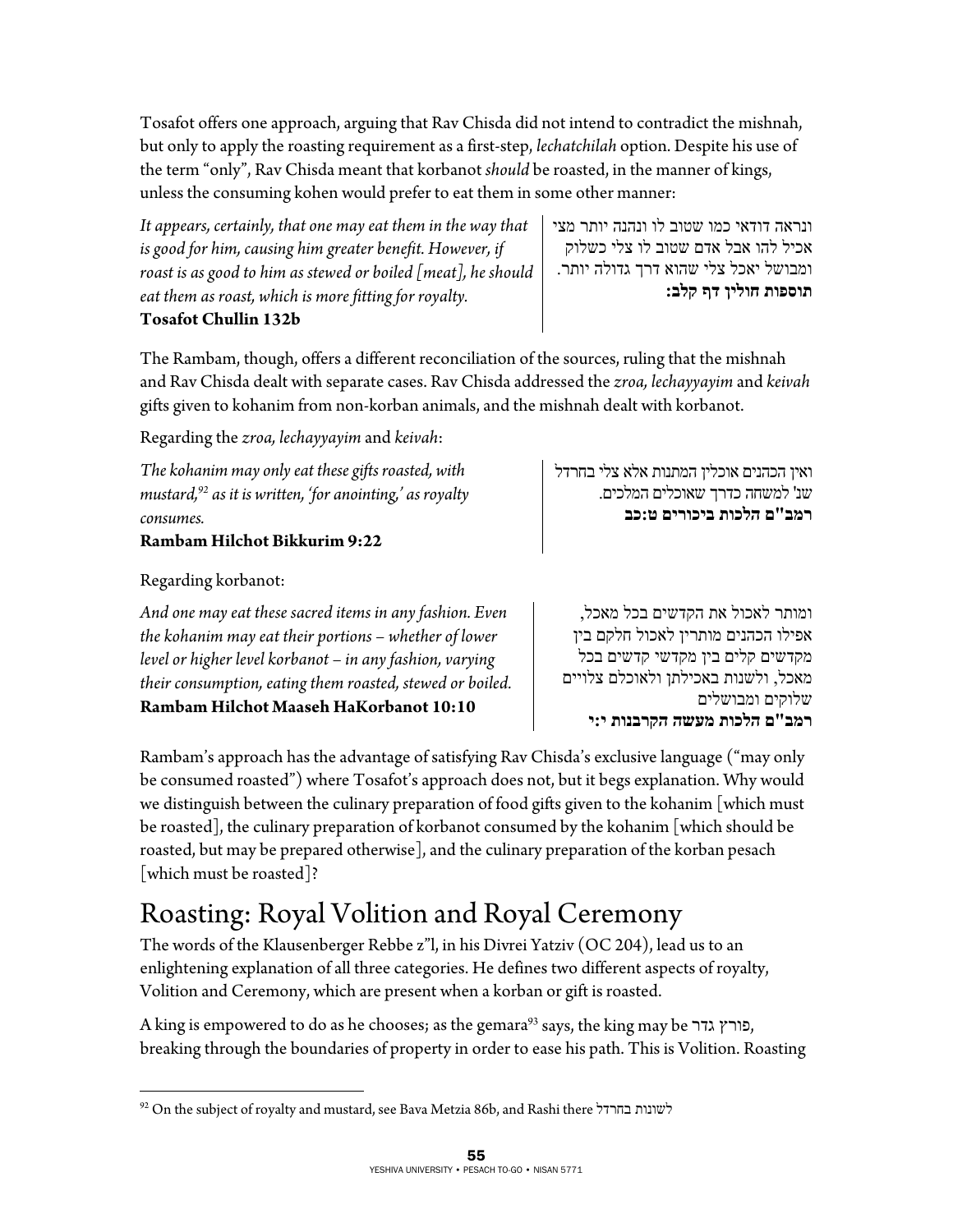over an open fire is a demonstration of Volition; subjects and citizens are need-bound to prepare their food in a manner which will preserve every filling drop, but kings may eat as they wish, even at the cost of losing the fat.

Separately, a king is surrounded by the rituals and pomp which accompany him as closely as his royal robes, declaring for all his wealth and power; this is Ceremony. Roasting is a demonstration of Ceremony, an extravagant act which demonstrates the wealth of the throne.

As the Sefer haChinuch presents the practice of roasting the korban pesach:

*This is why we are instructed to eat it roasted, specifically, because princes and officers eat their meat roasted, as this is good and tasty. The rest of the nation cannot eat but small amounts of meat, as they can afford, in boiled form so as to fill their bellies. We eat the Pesach to remember that we departed to freedom, to be a kingdom of kohanim and a holy nation, and so it certainly suits us to conduct ourselves in the manner of freedom and royalty in eating it. This is aside from the fact that eating it roasted demonstrates haste, for they left Egypt and could not delay until the food would be boiled in a pot.94* **Sefer haChinuch Mitzvah 7** 

וזהו שנצטוינו לאכלו צלי דוקא, לפי שכך דרך בני מלכים ושרים לאכול בשר צלי, לפי שהוא מאכל טוב ומוטעם, אבל שאר העם אינם יכולים לאכול מעט בשר שתשיג ידם כי אם מבושל, כדי למלא בטנם. ואנו שאוכלים הפסח לזכרון שיצאנו לחירות להיות ממלכת כהנים ועם קדוש ודאי ראוי לנו להתנהג באכילתו דרך חירות ושרות. מלבד שאכילת הצלי יורה על החפזון שיצאו ממצרים ולא יכלו לשהות עד שיתבשל בקדרה. **ספר החינוך מצוה ז**

## Resolving a Conflict of Volition and Ceremony

When a kohen wishes to roast his korban, the traits of Volition and Ceremony coincide and are satisfied. But what happens when the kohen's will is not in accord with his prescribed rite of roasting? Is Volition or Ceremony the greater display of royalty?

For the *zroa, lechayyayim* and *keivah* gifts, the kohen has a ready solution: He is permitted to transfer the gifts to another kohen, who will roast and eat them. Therefore, these gifts must be transferred, and then consumed in roasted form, satisfying both royal Volition and royal Ceremony. This is the case Rav Chisda described.

For the generic korban, the kohen does not have the option of transferring the korban; he is specifically instructed<sup>95</sup> to eat the korban himself. If so, the kohen faces an irresolvable conflict between Volition and Ceremony, and the mishnah instructs the kohen to prioritize Volition over Ceremony, eating them in whatever form he chooses.<sup>96</sup>

 $\overline{a}$ 

<sup>93</sup> Bava Kama 60b, for example

<sup>94</sup> It is worth noting that the Rama, in Torat haOlah 53, presents an additional explanation: Roasting takes longer than the gluttony of eating food raw, but is quicker than boiling, and so it demonstrates an appropriate patience without an inappropriate delay. Cf. Pesachim 86b on different drinking paces.

<sup>95</sup> Rambam, Sefer haMitzvot, Aseh 89

<sup>96</sup> There is support for this reading in the Mishneh l'Melech to Mishneh Torah, Hilchot Maaseh haKorbanot 10:10, in his explanation of why the Rambam said, "even the kohanim." The Kesef Mishneh, on the other hand, would not be consistent with this explanation.